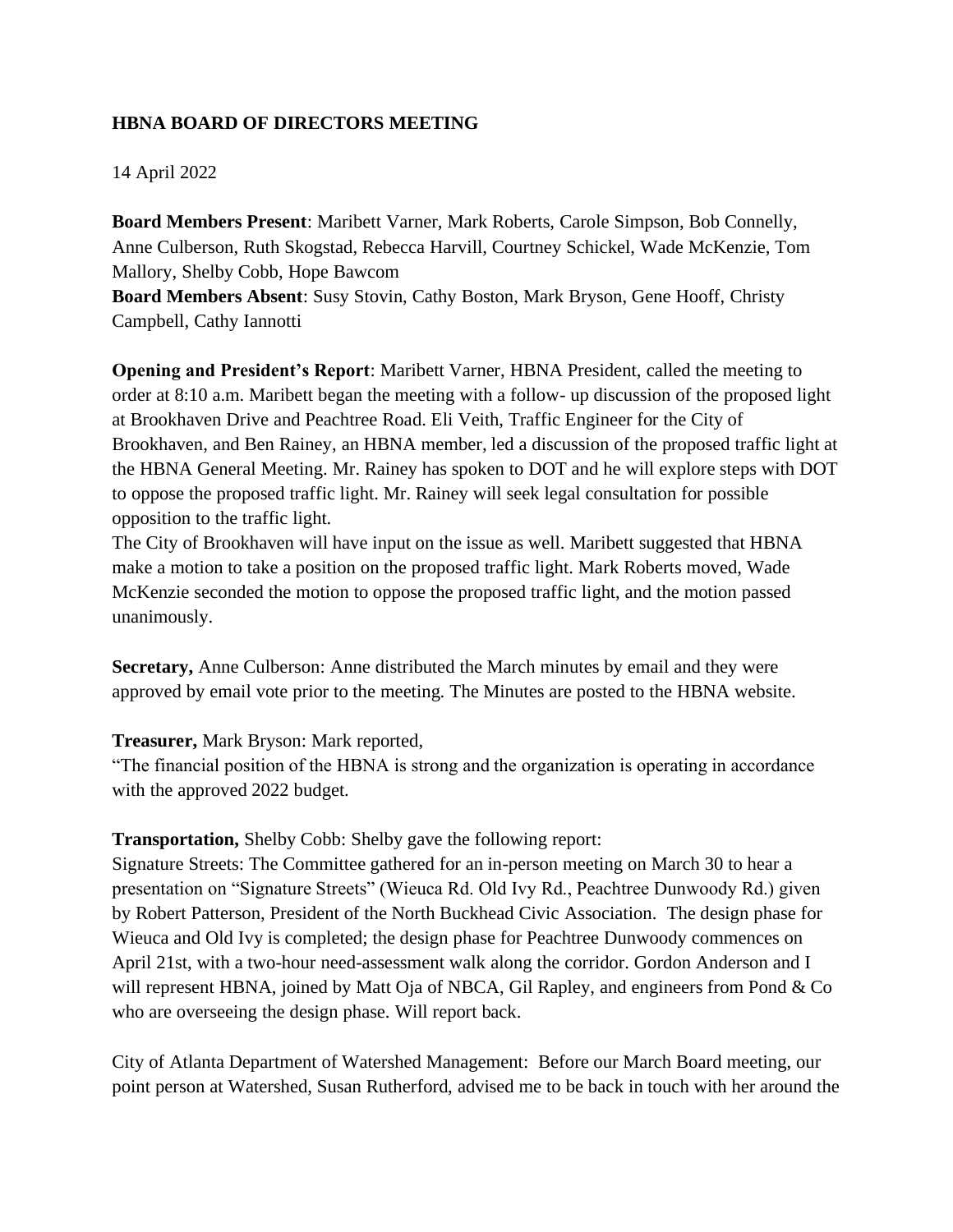first of May. I hope to have definitive drawings, timeline, phasing plans for our May Board meeting. A contract expired with contracted engineers they were working with on our project, as I mentioned at our last meeting. Will dig deeper.

Regarding the Atlanta Dept. of Transportation: Our Committee's late January request for speed studies on five priority COA streets was acknowledged on Feb. 4, with cases and work orders, as I reported at the February Board meeting. We were told production time would be 66+ days, now expired. On Monday, April 11th, I contacted Angela Campbell at COA Dept. of Transportation via email requesting an update on our place in the pipeline of work orders. I have had no response to date. Will pursue.

Proposed Peachtree Rd. / Brookhaven Dr. Traffic Signal: The HBNA Spring General Meeting was very well attended on April 12. Brookhaven neighbor Ben Raney gave everyone an overview of the proposed traffic signal placement and important questions and comments ensued. He then introduced Eli Veith, City of Brookhaven Traffic Engineer, who fielded more questions from the audience with pushback to the proposal. A letter-writing campaign is underway to oppose the traffic signal installation in front of Brookhaven Drive. The threat of additional cut-through traffic compels us as a neighborhood to defeat the Kroger shopping center's self-serving mission.

**Cameras,** Tom Mallory: Tom is following up with Flock to make certain all equipment is functioning well. He will get the current data report.

**Communication,** Mark Roberts: No update since last meeting.

**Monuments,** Bob Connelly: Bob is following up with a new craftsman to work on new monuments for Historic Brookhaven.

**CME,** Community Enhancement, Carole Simpson: Carole continues to plant in micro parks this spring. One bench will be relocated from Brookhaven Green.

**Sponsorship,** Ruth Skogstad: Ruth discussed the difficulty in finding sponsors for HBNA events. Discussion revealed that HBNA may not need sponsorships and the minimum for a sponsorship is flexible.

**Events,** Rebecca Harvill: The April General Meeting had approximately 100 plus people in attendance and went over budget. The HBNA Board is happy for a great attendance and Rebecca has photos of the meeting to post to our website. Our next Board Meeting is May 19, 8:00 a.m. at the Connelly's home. Mark Roberts will chair the meeting for Maribett Varner.